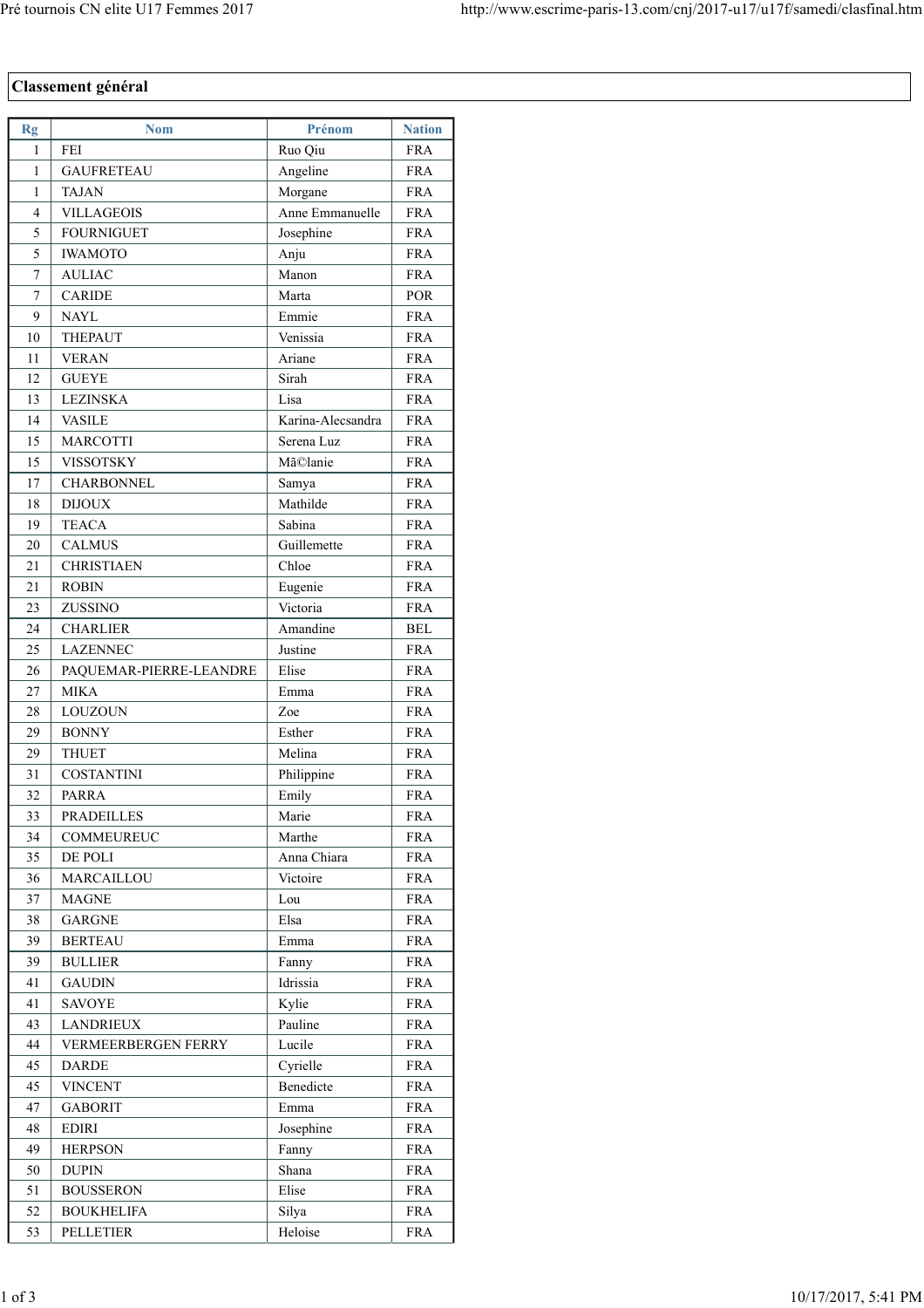| 54  | <b>BARDEL</b>       | Lola              | FRA         |
|-----|---------------------|-------------------|-------------|
| 54  | <b>QUERE</b>        | Aziliz            | <b>FRA</b>  |
| 56  | <b>OLIVIE</b>       | Ines              | <b>FRA</b>  |
| 57  | <b>LAGARDE</b>      | Hombeline         | FRA         |
| 58  | <b>DENICHERE</b>    | Elisa             | <b>FRA</b>  |
| 59  | <b>MASSOL</b>       | Garance           | <b>FRA</b>  |
| 60  | <b>LE CHANJOUR</b>  | Pauline           | <b>FRA</b>  |
| 61  | MAKANGOU NOWAKOWSKI | Maeva             | <b>FRA</b>  |
| 62  | <b>GOES</b>         | Eloise            | <b>FRA</b>  |
| 63  | <b>ROUSSEAU</b>     | Marion            | <b>FRA</b>  |
| 64  | <b>CHARTIER</b>     | Eleonore          | ${\rm FRA}$ |
| 65  | JOLLY               | Orlane            | <b>FRA</b>  |
| 66  | <b>JORDENS</b>      | Heloise           | BEL         |
| 67  | <b>SANCHEZ</b>      | Chloe Marine      | <b>FRA</b>  |
| 67  | <b>VERGNAL</b>      | Alixe             | <b>FRA</b>  |
| 69  | <b>DENOS</b>        | Noemie            | <b>FRA</b>  |
| 70  | <b>GOMIS</b>        | Joana             | <b>FRA</b>  |
| 71  | <b>BRUGHERA</b>     | Chiara            | <b>FRA</b>  |
| 72  | <b>FRADET</b>       | Candice           | <b>FRA</b>  |
| 73  | <b>THIROLLE</b>     | Constance         | <b>FRA</b>  |
| 74  | LIMER               | Savannah          | FRA         |
| 75  | <b>FISCUS</b>       | Pauline           | <b>FRA</b>  |
| 76  | <b>BONNET</b>       | Ilona             | <b>FRA</b>  |
| 77  | <b>LAURIA</b>       | Maria Vittoria    | <b>FRA</b>  |
| 78  | <b>BOISSIER</b>     | Celia             | <b>FRA</b>  |
| 79  | <b>DESBLANCS</b>    | Agathe            | FRA         |
| 80  | <b>EL HAMS</b>      | Hajar             | <b>FRA</b>  |
| 81  | <b>DESOUBRY</b>     | Audrey            | ${\rm FRA}$ |
| 81  | <b>DURAND</b>       | Elise             | <b>FRA</b>  |
| 83  | <b>LOMBARD</b>      | Manon             | <b>FRA</b>  |
| 84  | <b>DANIEL</b>       | Deluvyne          | <b>FRA</b>  |
| 85  | <b>RAPIN</b>        | Violette          | <b>FRA</b>  |
| 86  | <b>EDIRI</b>        | Maud              | <b>FRA</b>  |
| 87  | COSTET              | Aude              | <b>FRA</b>  |
| 88  | <b>MORET</b>        | Ludivine          | <b>FRA</b>  |
| 89  | <b>TERNANT</b>      | Lea               | <b>FRA</b>  |
| 90  | <b>FAUCHON</b>      | Sidonie           | <b>FRA</b>  |
| 91  | <b>MORGE</b>        | Lena              | <b>FRA</b>  |
| 92  | <b>DESREUMAUX</b>   | Soline            | <b>FRA</b>  |
| 92  | <b>HOGENMULLER</b>  | Edmee             | <b>FRA</b>  |
| 94  | LOVERA              | Daphne            | <b>FRA</b>  |
| 95  | AIMI                | Laora             | <b>FRA</b>  |
| 96  | <b>VALENTIN</b>     | Louise            | <b>FRA</b>  |
| 97  | <b>LENTE</b>        | Ariane            | <b>FRA</b>  |
| 98  | <b>BARTHELEMY</b>   | Esther            | <b>FRA</b>  |
| 99  | <b>BEDRUNE</b>      | Marie             | <b>FRA</b>  |
| 100 | <b>BESNARD</b>      | Lisa              | <b>FRA</b>  |
| 100 | JOSSO               | Shirley           | <b>FRA</b>  |
| 102 | <b>HORDT</b>        | Lea               | <b>GER</b>  |
| 102 | <b>MEHAOUA</b>      | Meriam            | <b>FRA</b>  |
| 102 | <b>WAUTERS</b>      | Marjolein         | BEL         |
| 105 | DE CARVALHO         | Andrã©a           | <b>FRA</b>  |
| 106 | <b>GIRARD</b>       | Barbara           | <b>FRA</b>  |
| 107 | <b>LIGNIER</b>      | <b>Adele Rose</b> | <b>FRA</b>  |
| 108 | <b>NAYRAC</b>       | Emma              | <b>FRA</b>  |
| 109 | <b>BERSEGEAIS</b>   | Chloe             | <b>FRA</b>  |
| 109 | <b>MULLER</b>       | Lois              | <b>FRA</b>  |
|     |                     |                   |             |